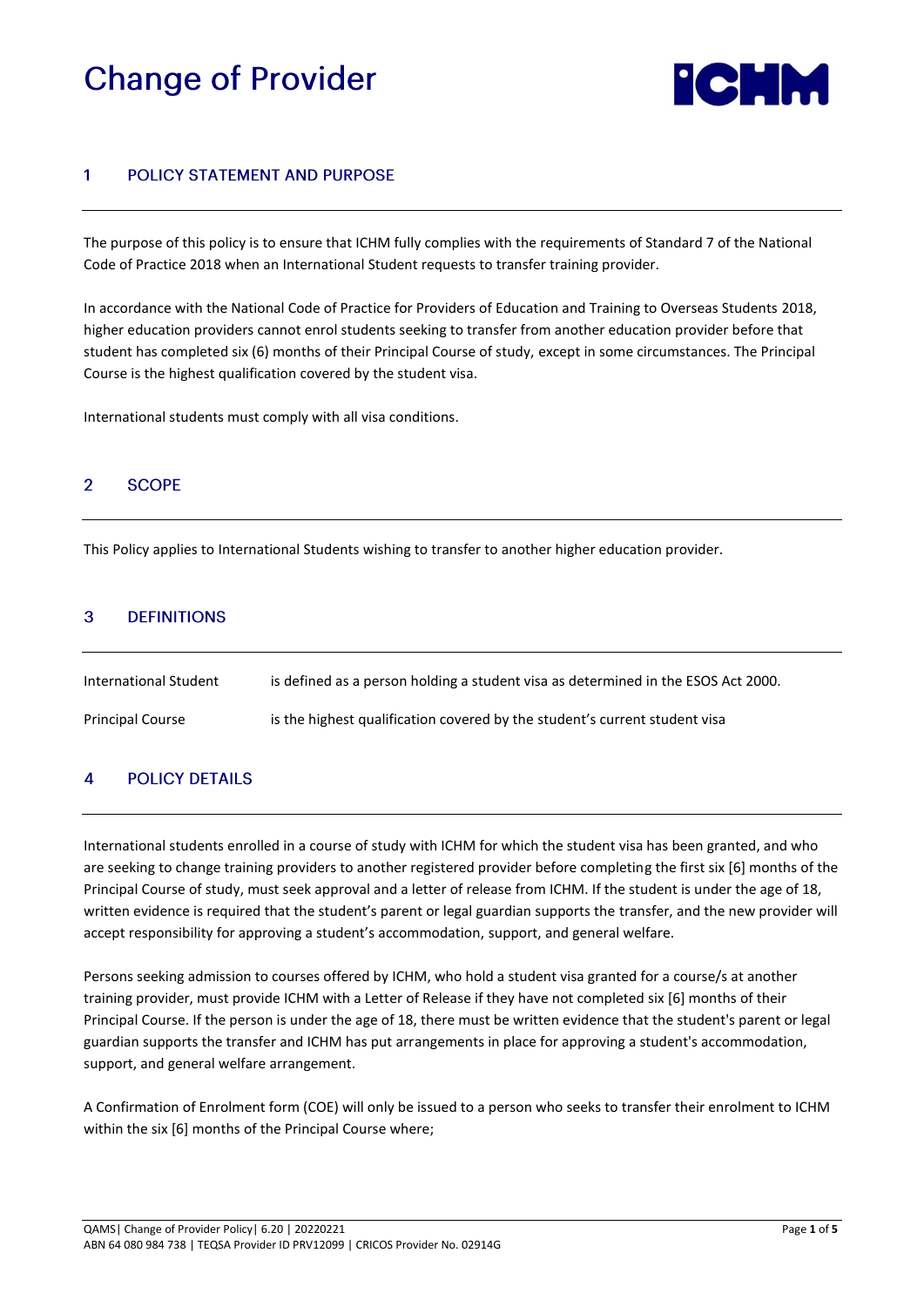- The original registered provider has ceased to be registered or the course in which the student is enrolled has ceased to be registered;
- The original registered provider has provided a written Letter of Release;
- The original registered provider has had a sanction imposed on its registration by the Australian Government or state or territory government that prevents the student from continuing his or her principal course; or
- Any government sponsor of the student considers the change to be in the student's best interest and has provided written support for that change; and
- If the person is under the age of 18, there is written evidence that the person's parent or legal guardian supports the transfer and ICHM has put arrangements in place for approving a student's accommodation, support, and general welfare arrangements as per Standard 5 of the National Code.

# **4.2 Post Enrolment**

# *4.2.1 Letter of Release*

A Letter of Release is not required if:

- a student has completed more than six [6] months of his/her Principal Course for which the visa has been granted before seeking to transfer to another provider.
- A student wishes to transfer to another education provider outside Australia.

In this case, students need only formally (in writing) withdraw from ICHM.

A Letter of Release is required if

- a student has not completed six [6] months of his/her Principal Course of study for which the visa was granted and
- would like to transfer to another education provider.

The other provider may issue a Letter of Offer for a place in their course, but it may not enrol the student without receiving a Letter of Release from the current education provider.

The six [6] months starts on the first study day of the student's Principal Course.

### *4.2.2 Written Request*

If a Letter of Release is required, the student must apply in writing to the Manager Admissions and Administration, where the student has not commenced at ICHM, or the Program Director Academic where the student is in the first six [6] months of commencement at ICHM, to request a "Letter of Release" explaining why they wish to change courses. A copy of the Offer Letter from the other education provider and any other supporting documentation must also be provided. If the student is under the age of 18, a copy of written approval from parent or legal guardian supporting the Release must accompany the application.

### *4.2.3 Assessment of request*

When a student requests a Letter of Release, the reason for this request must be determined. In the letter of request the student should include the reason for changing provider and any other supporting information including the Offer Letter from the other training provider.

ICHM undertakes to consider each such request and to make a determination on its merits. ICHM will release a student if any of the following apply: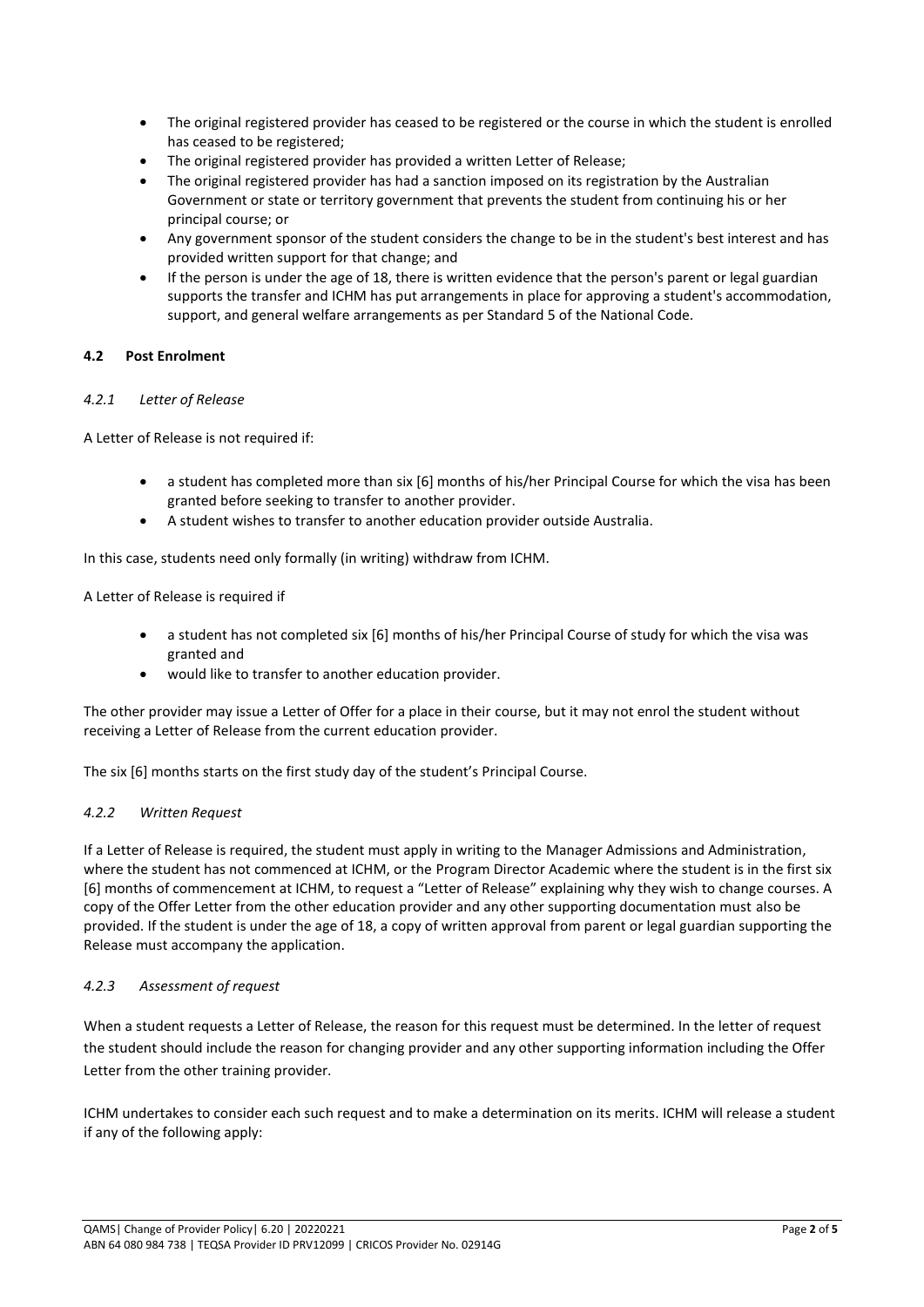- the student will be reported because they are unable to achieve satisfactory course progress at the level they are studying, even after engaging with ICHM's intervention strategy
- there is evidence of compassionate or compelling circumstances
- ICHM does not deliver the course as outlined in the written agreement
- there is evidence that the student's reasonable expectations about their current course are not being met
- there is evidence that the student was misled by ICHM or an education or migration agent regarding ICHM or its course and the course is, therefore, unsuitable to their needs and/or study objectives
- an appeal (internal or external) on another matter results in a decision or recommendation to release the student.

ICHM will consider the following in determining if ICHM will release a student:

- the reasons outlined in the student's letter
- the best interests of the student
- the student's academic performance and course progress
- financial issues (whether or not the student has any fees or other outstanding liabilities such as debts to ICHM) and personal financial circumstances
- the nature of the course the student wishes to transfer to
- if the student, whether or not he/she has breached student visa conditions related to attendance or course progress, and
- any other matters considered relevant.

A Letter of Release to change provider will not be granted by ICHM where there are reasonable grounds for refusal. Reasonable grounds for refusal of a request may include, but not be limited to:

- Where the student visa holder has provided insufficient documentation to support reasons for the transfer;
- Where ICHM deems that the transfer would be detrimental to the student's welfare, future study, and/or career goals; this may include a transfer to another provider in a different education sector or lower-level qualification
- Where the student has not utilised the full range of support services that are available to assist with academic and personal issues and /or where they have not made a genuine attempt to participate in the ICHM courses to which they have been granted admission;
- Where it is believed the student is trying to avoid being reported to the Department of Home Affairs for failure to meet the provider's attendance or academic progress requirements;
- Where the student has indicated they would prefer to study at another institution with lower fees and/or where the student claims financial difficulty but cannot provide evidence of the suddenness and/or unexpected nature of the difficulty;
- Where it is believed the student is deliberately trying to manipulate the Australian student visa system. For example, where a student accepted an offer to study at ICHM, obtained a student visa through ICHM's participation in the Streamlined Visa Processing arrangements, but then seeks to transfer to a non-SVP provider without making a demonstrated effort to pursue their course of study at ICHM;
- Where the student has outstanding fees owing to ICHM;
- Where the primary reason is based on personal preferences such as wishing to experience living in another city in Australia, or wishing to live and/or study with friends enrolled with another registered provider or employment opportunities – unless the student can demonstrate the refusal would involve significant social and/or academic detriment;
- Where the student is under 18 and the student visa holder's parent or legal guardian has not supported the transfer and/or the new provider has not provided written confirmation that it will accept responsibility for approving the student visa holder's accommodation, support, and general welfare arrangements.
- ICHM reserves the right to deny a Letter of Release to transfer to essentially the same course with another provider simply because it is cheaper, easier, or shorter in duration.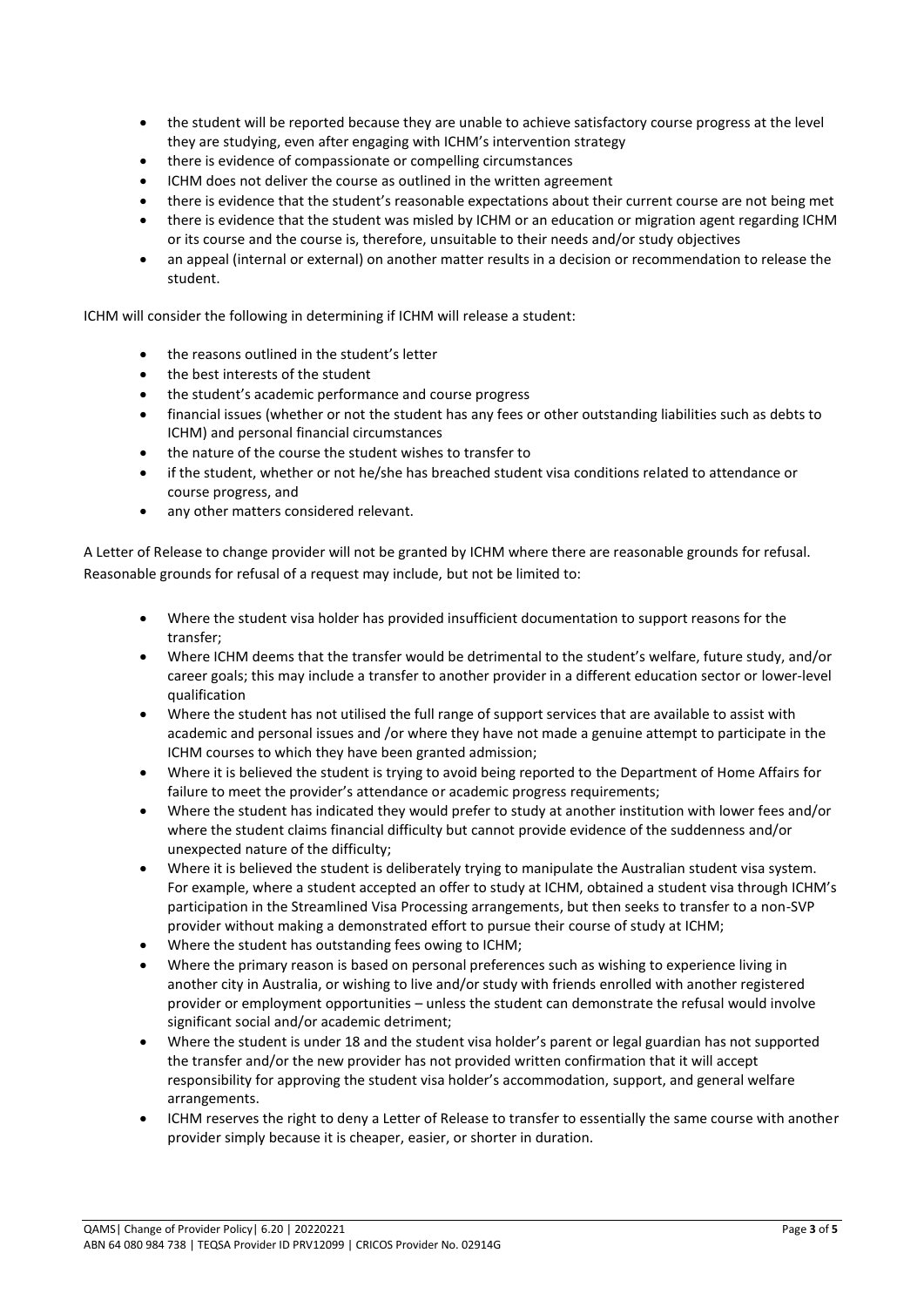*If approved*, the Manager Admissions and Administration or the Program Director Academic, as relevant, within 14 days of receipt of the request, will issue a Letter of Release. The student must formally (in writing) withdraw from ICHM with immediate effect or stating the exit date if in mid-semester. The student will be entitled to a refund in line with the *ICHM Fee and Refund Policy.*

*If the request for a Letter of Release to transfer to another provider is denied*, the Manager Admissions and Administration or the Program Director Academic, as relevant, will so advise the student, in writing, within 14 days of receipt of the request stating the reason/s for the decision and outlining the procedure to be followed to have that decision reviewed.

# **4.3 Pre-Enrolment**

Where a person seeks enrolment with ICHM and they have a student visa for a course/s with another provider, the Admission Staff will determine whether a release letter from the provider is required before proceeding with the enrolment. If a release letter is required, the Admissions Staff will request this before issuing a Confirmation of Enrolment form (COE). If a Release Letter is not required, the Admissions staff will proceed with enrolment as per the standard enrolment process.

# **4.4 Visa Conditions**

International students should be aware that their student visa conditions may restrict their transfer from ICHM to another provider. Further information should be sought from the Department of Home Affairs.

#### 5 **APPEALS**

The student may activate an appeal against the decision not to issue a Letter of Release through the Academic Grievance Policy.

Students who are unsuccessful in obtaining a Letter of Release after exhausting all avenues of appeal outlined in the Academic Grievance Policy, must either confirm their intention to continue at ICHM or withdraw from ICHM stating their final date. Students who fail to return to ICHM as scheduled will be reported to the Department of Home Affairs.

### $6\phantom{1}6$ **REVIEW**

The Chief Executive Officer is responsible for the review of this policy on a 3-yearly basis.

### $\overline{7}$ **APPROVAL**

| <b>Change of Provider</b>                             |                         |  |  |  |
|-------------------------------------------------------|-------------------------|--|--|--|
| <b>Chief Executive Officer</b><br><b>Policy Owner</b> |                         |  |  |  |
| <b>Version Number</b>                                 | 6.2                     |  |  |  |
| <b>Approval Authority</b>                             | Chief Executive Officer |  |  |  |
| <b>Approval Date</b>                                  | 21 February 2022        |  |  |  |
| <b>Next Review Date</b>                               | February 2025           |  |  |  |